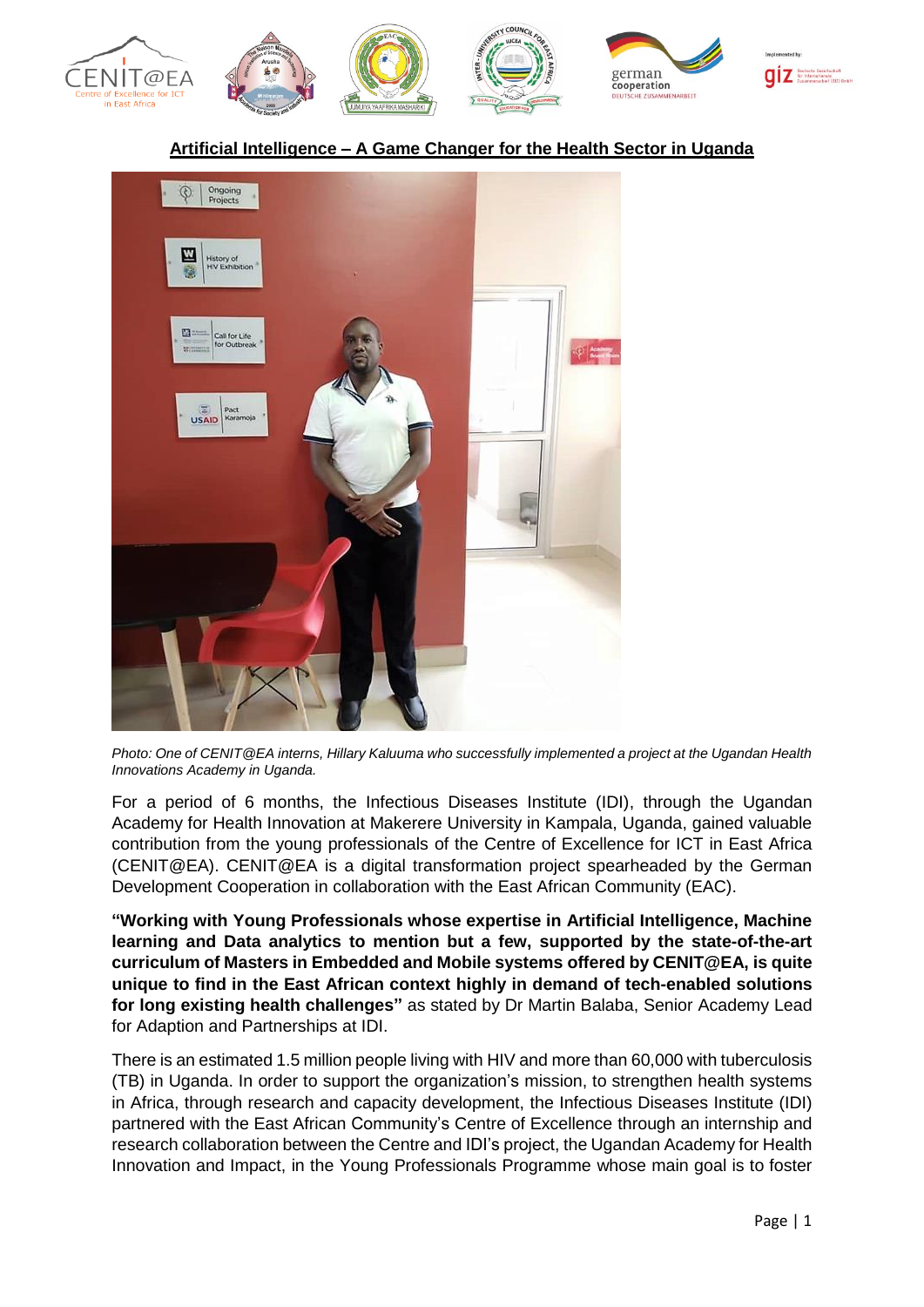











industry and academia partnership in Innovation transfer and knowledge exchange. The Health Innovations Academy's work is centered around laying the foundation for improved health outcomes of livelihoods in Uganda through innovations in clinical care, capacity building, systems strengthening and research, which inform policy and practices, with a strong emphasis on infectious diseases such as, HIV and TB. The Health Innovations Academy is funded by Janssen as part of its commitment to global public health through collaboration with the Johnson & Johnson Corporate Citizenship Trust, with a core focus on innovative collaborations that spark creativity and inspire public health leadership. IDI implements numerous projects with and for Ministry of Health Uganda, Centre of Disease Control (CDC) and USAID among others.

During the 6-months internship programme, the Health Innovation Academy engaged two CENIT@EA interns who were keen on taking complex challenges to drive health innovations using ICT. One of the interns, Hillary Kaluuma, has successfully developed a mobile application that enhances capacity of existing software being used in the national covid-19 response, a project that has been presented to the Ministry of Health for implementation, currently being integrated to IDI's existing systems.

One of the other projects, being implemented by Favour Ceasar, was the development of Artificial Intelligence (AI) algorithms to determine outcomes on adverse effects on patients who are on the HIV treatment. Incorporating Machine Learning and Artificial Intelligence in health innovations is a key research area of interest for the Health Innovations Academy, noted Francis Musinguzi, Internship supervisor and Software Development Lead at IDI. Interestingly, the projects worked on are also master theses that are feasible and practical to the industry.

**"I am happy to say that the CENIT@EA Young Professionals internship programme has contributed largely to the success of our ongoing programs, combining on-going innovation with available technologies will be key to unlocking impactful solutions for public health"**, explained Dr Martin Balaba. IDI has committed to offer an employment opportunity to one of CENIT@EA's young professional through the success of the project implemented.

Notably, is the successful development of a mobile application system to enable efficient use and the implementation of the Home-Based Care Services to patients in outbreak of covid-19. The mobile system is targeted for us by the Village Health Teams (VHTs), which are part of Uganda's healthcare delivery structure. The system will explore the use of Home-Based Care as an alternative to Hospital based treatment, to reduce the pressure/stress on the existing healthcare systems resulting from the increasing spread of covid-19 and inadequate resources in the healthcare centers.

This mobile system encompasses the use of Android technology, server-side scripting technologies, database technologies, the existing Uganda healthcare system structure of VHTs and IDI's academy's Call for Life (C4L) system. The system offers IDI another unique product which the Ministry of Health (MOH) can use to strengthen the existing healthcare system, which is line with the overall mission of IDI. Furthermore, it solves the problem of delayed access to information on covid-19 patients in their localities, as it can share real-time information to any preferred system of Ministry of Health in Uganda. IDI is proud to further implement the project as it provides a proof of concept that applies an existing idea into a fully functional system that can be refined and used to pitch for grants as a prototype. The digital solution in place is believed to be a potential game changer for the Ministry of Health in Uganda as it offers Uganda's health system of VHT, a platform that enables them to carry out home